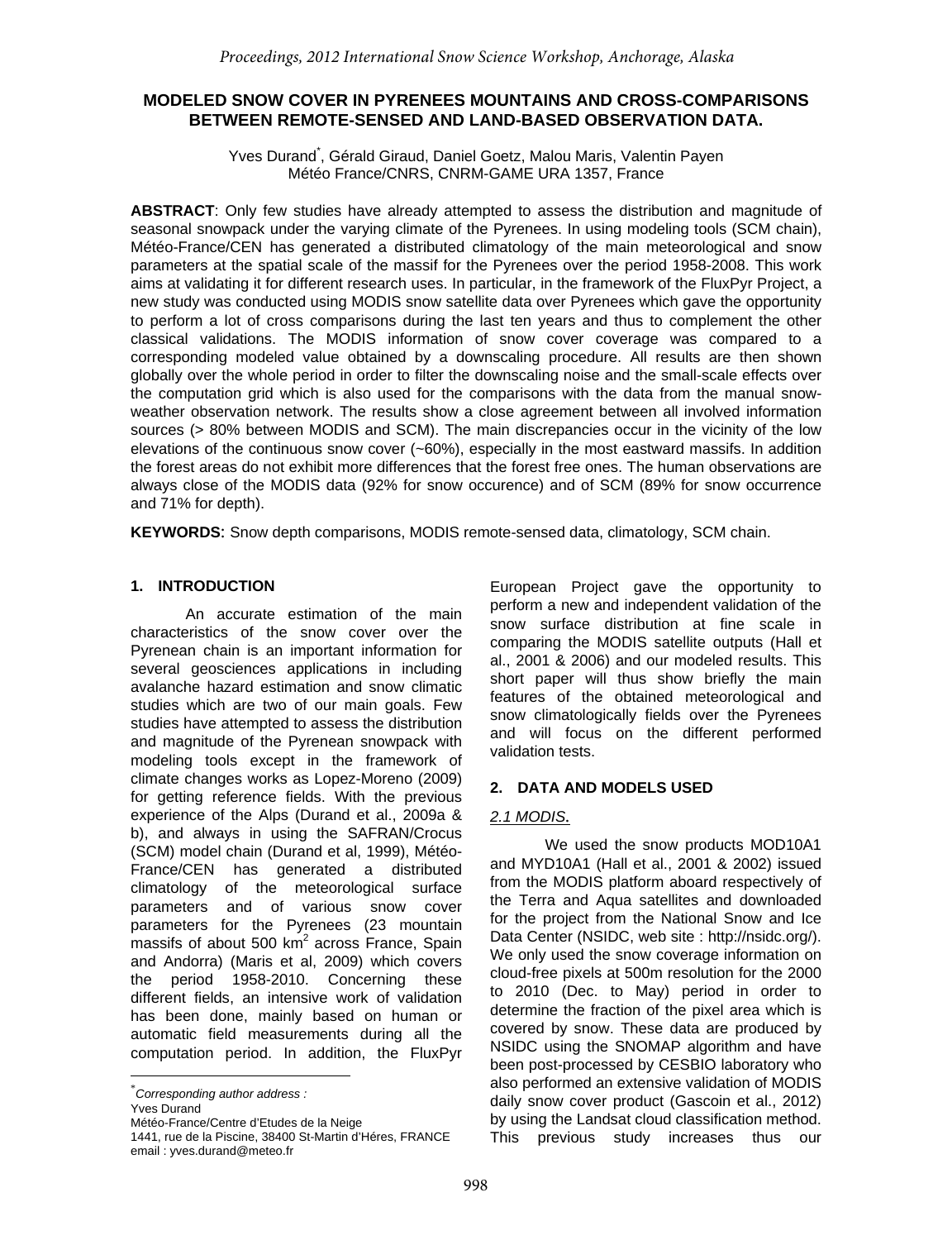confidence in the reliability of this satellite product.

## *2.2 Land-based Observations.*

The observations made in the French and Andorran Pyrenees are performed within the framework of the snow-weather observation network of Météo France. It is about a specific network, dedicated to the forecast of the avalanche risk. These observation sites, which are a little more than 50 in number, are mainly located in the Pyrenean ski resorts, and are in general close to the bottom of the ski tracks in a altitudes, aspects and slopes for a number of mountainous regions (massifs) in Pyrenees. This chain which includes three numerical models, SAFRAN, Crocus and MEPRA (SCM chain) is usually applied for operational avalanche forecasting (Durand et al, 1999) and for retrospective snow research works. One of these works is a climatologically re-analyze project (1958-2010). Pyrenean chain is thus divided into 23 massifs (figure 1) of about 500 km2 where modeled snow and weather parameters are available in a geographical distributed way, at different elevations (by 300m step), 7 aspects



**Figure 1** : The division of the Pyrenean chain into 23 climatologically homogeneous massifs (red lines) located in France (10 massifs), Spain (12 massifs) and Andorra (borders in black lines). Pink dots indicate field observation sites.

place representative of the environment, rather flat, not much windy and quite far from buildings. Their elevations are between 1000 and 2400 m, most of them being in the more limited range 1500-2100 m. Patrollers of the ski resorts, specially trained by Météo France, carry out the observations. The observations are done twice a day, near 08:00 and 13:00 local time from December 15 to April 30 of each winter. The observation sites of the Spanish Pyrenees can be, as in France, located in ski resort areas, but some of them are in mountain refuges. However, their global elevations are in a more reduced altitude range than in France between 1500 and 2200m. The observed parameters, the twicedaily frequency and the duration of the winter observation season are the same as in France.

## *2.3 Numerical models and produced fields.*

Since the mid 1990's, Météo-France has operationally used an automatic system in order to simulate weather parameters, snow cover stratigraphy and avalanche risk at various

and 2 slopes (20 and 40°).

The suite is org anized around the Crocus snow model which calculates the energy and mass evolution of the snow cover with a vertical discretization up to 50 layers of variable thickness in including snow metamorphisms and a representation of each snow crystals types. Crocus is thus forced by the SAFRAN objective analysis which provides hourly values of temperature, wind, cloudiness, humidity, precipitation conditions and incoming radiations. The way of running of SAFRAN consists in melting a « a priori » information coming from a meteorological "NWP" models with the observed information from land-based networks described above. No MODIS data nor snow information is used into the chain and snow fields in output are only derived from the meteorological fields in input. This assessment is at the root of our further comparisons. It is also worth noticing that the full system is never re-initialized along the year.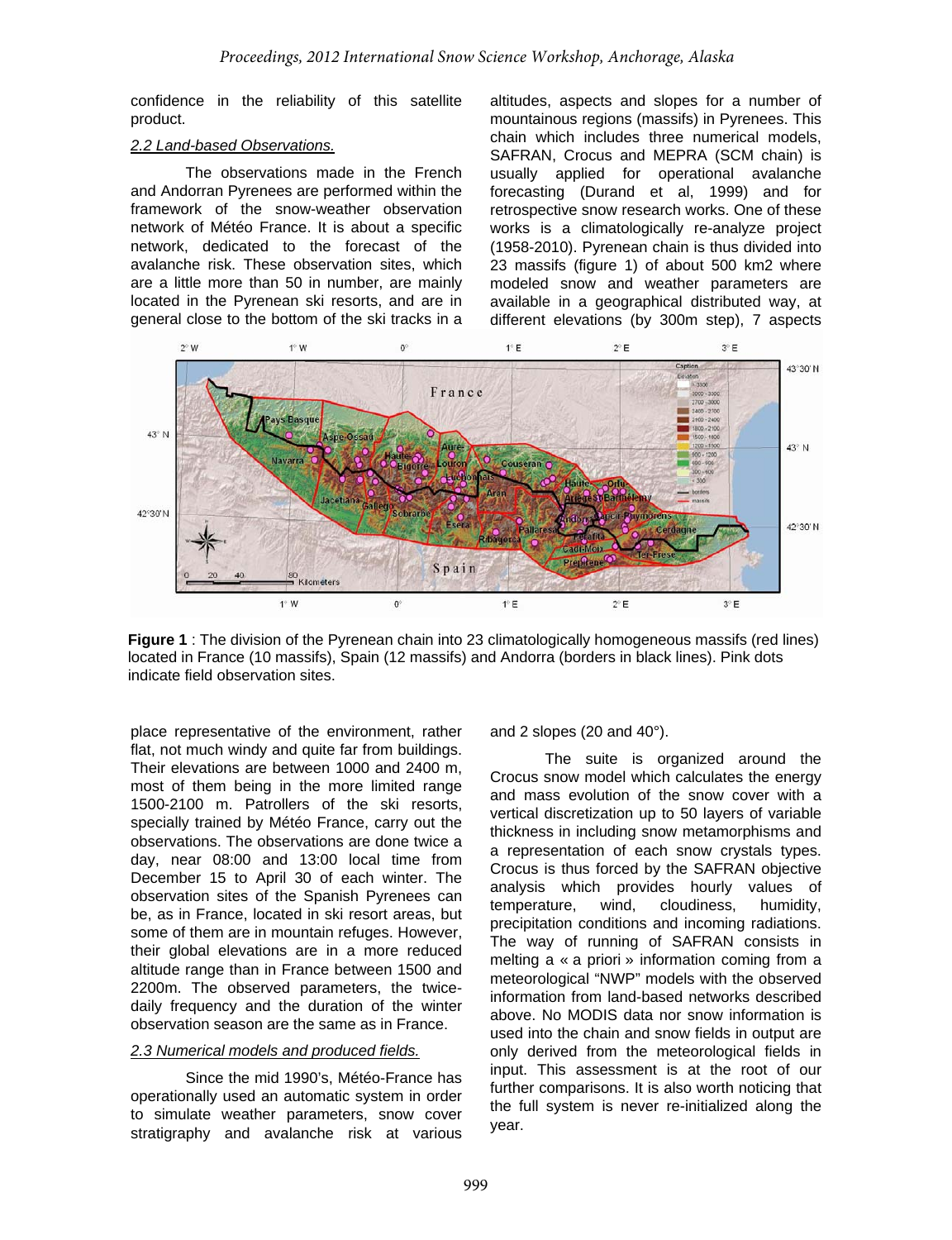## **3. MASSIF-SCALE CLIMATOLOGY**

At the root all the variables are hourly available at every elevation/aspect/massif and for three slopes (flat-20-40°). A brief averaged overview of this sample is given in figure 2 which exhibits the mean number of days with an occurrence of snow on the ground (snowdepth > 5cm) at 1800m on the entire period (Maris,

estimated consistent with the initial SCM spatial discretization presented previously in § 2.3 even if it is intrinsically finer. The main limitations occurred when the grid point elevation was outside of the SCM global vertical range, which is variable according to the massif, or when the grid point elevation was vertically situated between a non-snowy and a snowy SCM level. A simple interpolation scheme, treating at best at



**Figure 2** : Mean yearly number of days with snow on the ground (snowdepth > 5cm) at 1800m a.s.l for every massifs during the 1958-2008 period.

2009). On this figure the impact of prevailing northwest meteorological conditions accompanied by Atlantic low pressures is clearly visible with a marked west-east gradient both in France and in Spain. Rainy and snowy active systems are generally weakened in the eastern Mediterranean part. The north-south gradient is mainly due to foehn effects by northern fluxes. For all these reasons the minimum is located in the east-southern Spanish massifs.

# **4. VALIDATION PROCESSES**

This paper focuses on three kinds of validations based on the MODIS products covering thus only the 2000-2010 periods. We shall show here the different operators used for the comparisons.

## *4.1 MODIS/SCM cross validation.*

In order to compare the SCM outputs with other sources of snow data which are geographically referenced, we have projected the distributed SCM values on a regular topographic grid covering the study areas. We thus used a DEM coming from the mission "Shuttle Radar Topography Mission" (SRTM) (Farr T. G. et al. ,2007) with a step of 90m allowing to compute with accuracy enough an estimation of the local slopes and aspects at each point. As our goal was mainly to determine an estimation of the snow coverage variability at the location of the satellite pixel (about 500m large), this 90m horizontal mesh size was

possible the previous limitations, was then used for the local interpolation. Even if some local inaccuracies due to fine local effects (topography, wind action, vegetation effects …) could occur, the final result was thus a full and consistent map of modeled snow depths covering the satellite path and allowing to determine over each satellite pixels a modeled snow coverage ratio computed over about 25 grid points. This computed ratio is thus directly comparable to the own satellite output of snow coverage at the same location with a spatial resolution of about 500m.

# *4.2 Fields Observations/SC M.*

Each observation site of the snowweather observation network is linked to a particular grid point of the 90 m grid. However, a direct comparison between the SCM outputs and the observation data is not fully judicious because of the difference of spatial representativity between the SCM chain (massif scale) and a local measurement. The same treatment used for MODIS comparisons was applied on the SCM outputs. A spatial area of about 500m by 500m (identical to the previous satellite pixel) centered on the point of observation was again defined in order to compute a limited set of 4 parameters describing the modeled snow cover conditions in the neighboring of the observation site (min, max, mean, central) and suited for a an easy comparison with the observed values during all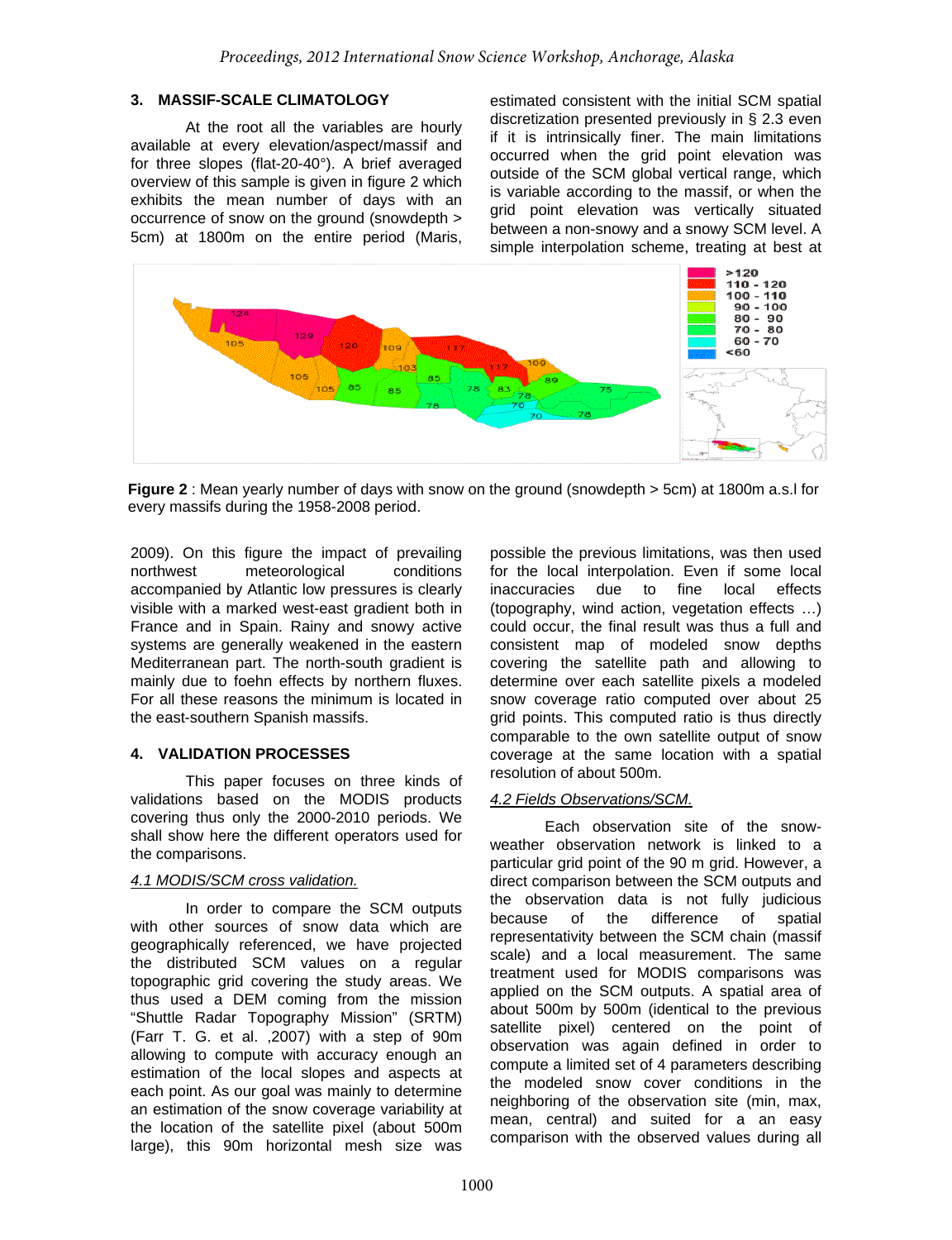the observation period in limiting the impact of the local variability. This raw way of processing was estimated relevant for limiting in average as much as possible the spatial scale effects between the observations (large variability and important small scale effects) and the chain (no small scale signal, smoothed larger scale values, artificial accuracy in the grid representation) which can induce some spurious bias and RMS in the comparisons.

## *4.3 MODIS/ Fields Observations.*

In this case, only the occurrence or the lack of snow can be used to compare the data observed by satellite and those measured manually on the ground. Thus, for each observation site and each day common in the two sets, the binary respective values « snow » or « no-snow » are compared. For the satellite, a fraction 0% of snow will be regarded as an absence of snow while a positive fraction will be regarded as a presence of snow. In the same way, a manually measured snow depth deeper than 0 cm will be representative of a presence of snow, while a 0 cm value means an absence of snow. This calculation was also extended to the whole available data in order to carry out total statistics on the whole Pyrenean chain.

# **5. RESULTS AND DISCUSSIONS**

## *5.1 MODIS/SCM.*

Every day, at each satellite occurrence a comp arison is done based on the difference of the two ratios. Over the full 10 years period, the averaged difference makes it possible to classify the pixels in one of the four following quality grades: very weak difference (difference less than 10% in snow coverage ratio), weak difference (difference between 10% and 50%), strong difference (50% and 75%), very strong difference (difference more than 75%). In addition, the use of the database Corine Land Cover (Bossard et al., 2000), relating to the occupation of the soil cover, makes possible to determine precisely the pixels located in a forest area in order to highlighting the possible effects of these wooded areas, effects not taken into account by the SCM chain. The forest fraction for each satellite pixel was thus computed in following the same process as for the snowcovered fraction.

The figure 3 exhibits the results of these four qu ality grades according five elevation classes for the entire period (« winter » months from November to may) and all the massifs. We

can see low differences between the two data sets on the entire Pyrenees, except for elevations between 1500 and 2000 m where there are more significant differences. Around these altitudes the snow cover is often discontinuous, and there are consequently more differences between the two data set. This range of elevation corresponds roughly to the winter fluctuations of the vertical limit between snow and rain implying a larger variability in the occurrence of snow on the ground. Globally, very low differences are more frequent when the fraction of snow is null (no snow) or very high (continuous snow cover). On the opposite, high differences are more frequent when the snow cover is discontinuous.





The figure 4 focuses on the "weak differen ces" localizations (corresponding to the green bar of the figure 3) in précising the temporal proportion of such weak differences for each spatial point. We can see that low differences are more frequent at low altitudes (valleys and plains) when the differences are the least frequent at middle altitudes and in the East part of the Pyrenees. The figure 5 allows to analyze the effects of the forest for the elevations under 2000 m a.s.l. Forest areas are not taken into account by SAFRAN-Crocus and are expected to influence MODIS satellite measurements (Gascoin et al., 2012). However, forest effects do not seem to be presently a source of difference for a climatologically study. Several other comparisons (not shown here) showing the variations of the agreement rates according the different massifs, the year or the month were also performed and confirmed the good spatial and temporal consistency of the results.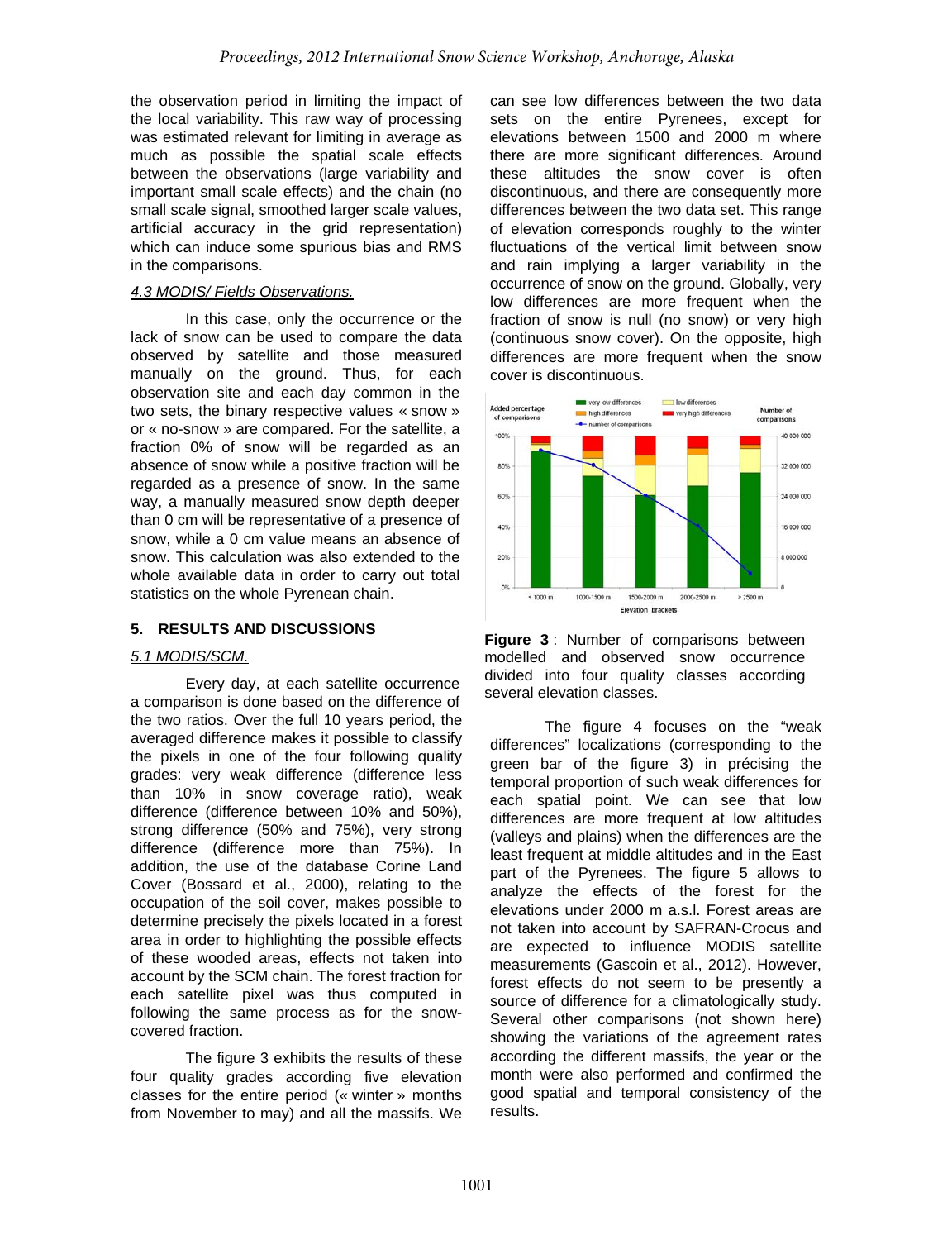

**Figure 4** :Localisation of the site showing a very low difference between MODIS satellite SCM chain (green bar in figure 3, distributed as a function of massif, elevation, aspect and slope) (February 2000 to July 2010 period)

### *5.2 Field Observations/SCM.*

In a first step, the comparison was based on the only occurrence of snow or not snow on the ground as previously for the satellite in combining the previous snow parameters in order to reduce the uncertainties. The agreement rate was found greater than 89% for all the available observations (~71) during all the 10 winter periods. Modeled snow depths were then directly compared to all the observation series according to two modeled threshold values (low, high) based on the previous snow parameters (Payen, 2011). The so induced three comparison classes (which mid class, including the mean value, has at least an amplitude of 20 cm) allow to roughly take into account the characteristics of the observation sites (flat, not windy, not too far from building, operated by non-meteorologists) and their fine scale variability. In addition, they filter also the small amplitude uncertainties of the model and its rather low spatial definition. In our comparisons, we shall consider that the result is correct when the observed value is comprised between the two thresholds (mid class).

Briefly, on the whole set of compared data, 70,9 % of the field observations have been found correct (into the middle class), when only 11% were below the low threshold and 18,2% were above the high threshold. The "low" case concerns mainly 6 observation sites which data are quite systematically low when the "high" case concerns only 2 sites.

### *5.3 MODIS/ Field Observations.*

This last test aims at making our

comparisons more complete and homogeneous. All the observation sites and the MODIS data have been used over the ten winters which gives a robust number of comparisons of about 47513 values. Among them 92% were found similar in term of snow occurrence on the ground. However, if most of the sites exhibit good results, and especially those which have the most important number of measurements, some of them show a lower agreement rate. For instance, two sites disagree on more than 30% of the compared days ("Ax Bonascre" and "St Pierre des Forçats"); their localisation (woody aspects near ski tracks) can explain a part of these discrepancies. We can also observe (not shown here) a certain homogeneity by sites in the comparisons. The sites which show "relatively" bad results are the same whatever the other source of data, SCM or MODIS.

#### **6. CONCLUSION**

Even if the SCM has been operationally used for many years by human forecasters, its climatologically applications are of prime importance and require suited validation procedures. The main limitation for these studies is the quite large spatial representation of the modelled fields and the internal assumptions of the model as the massif homogeneity and the no taking into account of the drifting snow and of the surface nature as forest. However, a large number of comparisons in the validation procedures can minimize the impact of these simplifications and give information at the modelling scale. The present study, limited to the last ten years because based on MODIS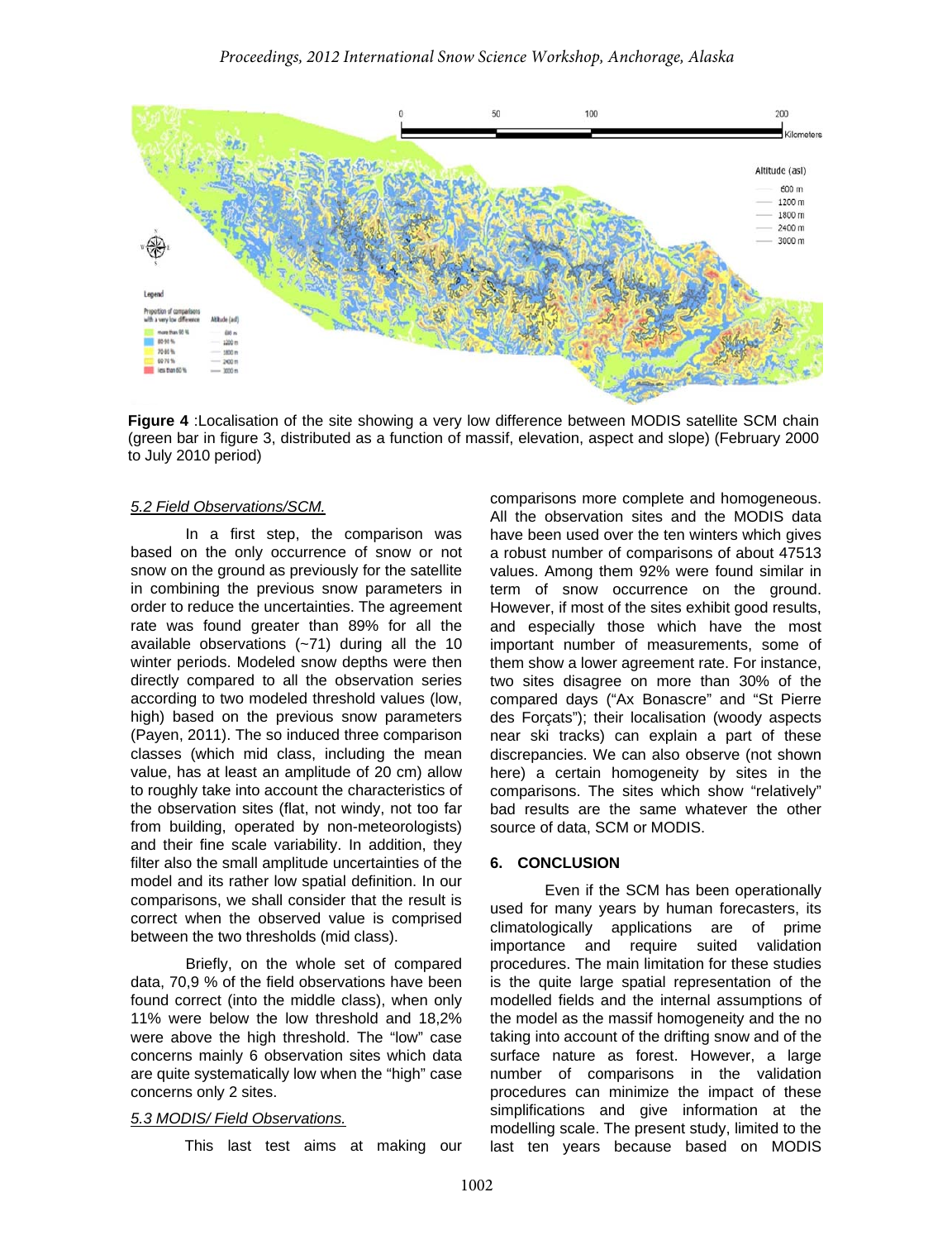

**Figure 5** : Number of comparisons between modelled and observed snow occurrence divided into four quality classes according several fractional forest classes.

availability, is thus one among these different validation attempts. Its main characteristic is that it is consistent in term of crossed comparisons; the three sources of information, SCM, MODIS and field data are mutually compared between each of them.

In term of snow occurrence on the ground, we saw a very good agreement between all the involved sources. More discrepancies appear when the snow coverage is discontinuous generally at locations close of the limit between snow and rain. These areas show most of the differences between SCM and MODIS but they also are intrinsically those which concentrate most of the uncertainties in the SCM or MODIS computations. In addition, comparison results are relatively worse in the eastern part of the Pyrenean chain probably due to local and small scale phenomena as snow drift events in the framework of Mediterranean eastern meteorological circulations. Field measurements agree also well with both SCM and MODIS. However, some limited sites exhibit a systematic discrepancy with the two other series which seems due to local topographic effects.

Globally, this work has shown a good accuracy of both MODIS and SCM products during the past ten years, but other studies will follow for the older periods.

## **7. REFERENCES**

Bossard M., Feranec J., Otahel J., 2000. Corine land cover technical guide – Addendum 2000, European EnvironmentAgency, *Tech. Rep*. 40, 2000.

- Durand, Y., G. Giraud, E. Brun, L. Mérindol, and E. Martin, 1999 : A computer based system simulating snowpack structures as a tool for regional avalanche forecast. *J. Glaciol*., **45**, 469-485.
- Durand Y., Laternser M., Giraud G., Etchevers P., Lesaffre B., Mérindol L., 2009a. Reanalysis of 44 Yr of climate in the French Alps (1958-2002): methodology, model validation, climatology and trends for air temperature and precipitation. *Journal of Applied Meteorology and Climatology*, **48**, pp 429-449, March 2009.
- Durand Y.,Giraud G., Laternser M., Etchevers P., Mérindol L., Lesaffre B., 2009b. Reanalysis of 47 Yr of climate in the French Alps (1958-2005): climatology and trends for snow cover. *Journal of Applied Meteorology and Climatology*, **48**, pp 2487-2512, December 2009.
- Farr, T. G., et al. ,2007. The Shuttle Radar Topography Mission, *Rev. Geophys*., **45**, RG2004, doi:10.1029/2005RG000183.
- Gascoin S., Huc M.,Hagolle O., 2012. Validation of MODIS daily snow cover.products using a series of Landsat images. IEEE 2012 *(proceedings)*
- Hall D., Riggs G., Salomonson V., 2001. Algorithm Theoretical Basis Document (ATBD) for the MODIS snow and sea icemapping algorithms. Greenbelt, MD: Goddard Space Flight Center, *Tech. Rep*., 2001.
- Hall D., Riggs G., Salomonson V, DiGirolamo N.,Bayr K., 2002. MODIS snow-cover products. *Remote sensing of Environment*, vol. 83, no. 1-2, pp. 181–194, 2002.